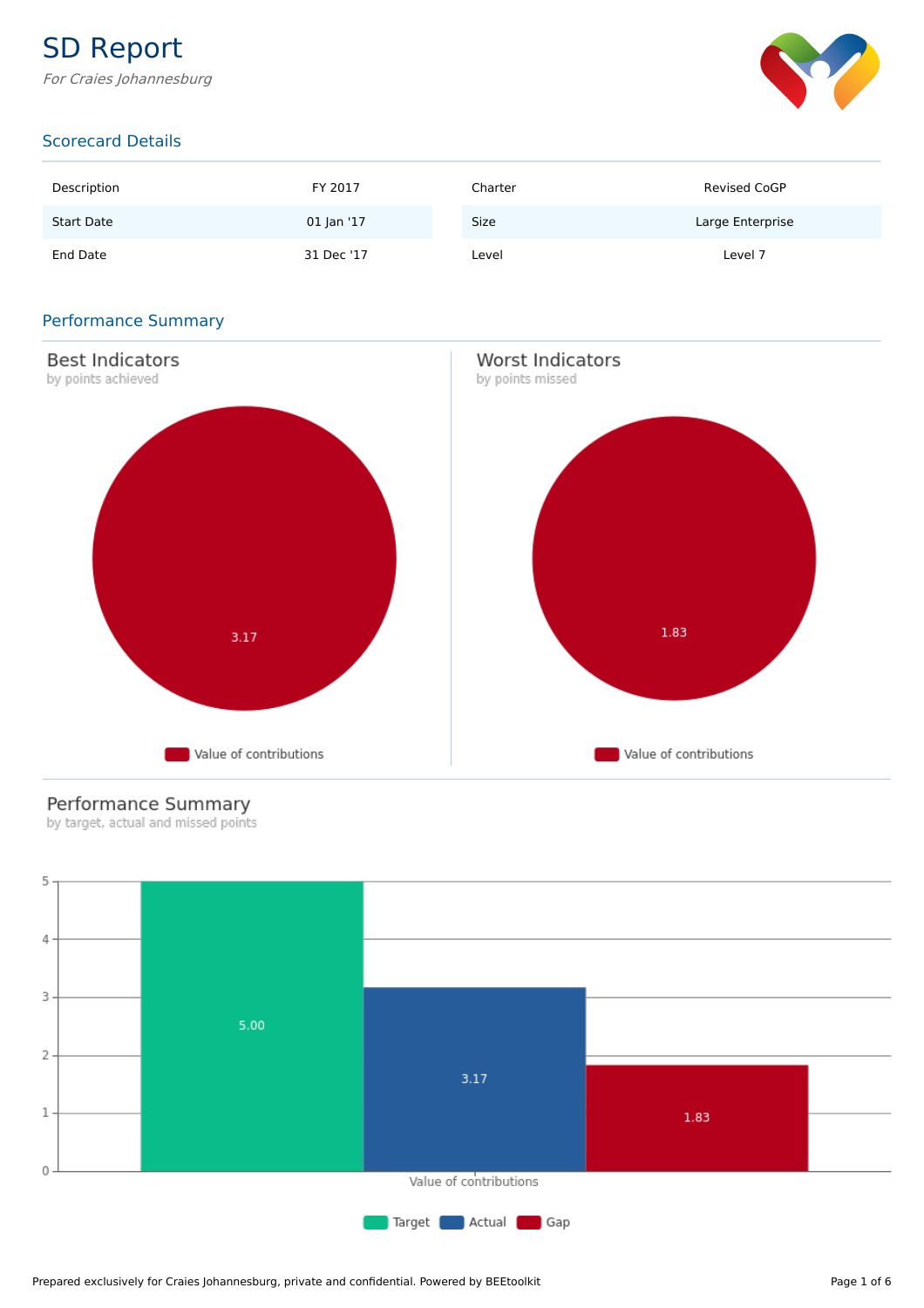## Summary Socioeconomic Development Scorecard

|                        | Max | Actual | Gap |
|------------------------|-----|--------|-----|
| Value of contributions | ∽   | 3.17   | -83 |
| Total                  | ∽   |        |     |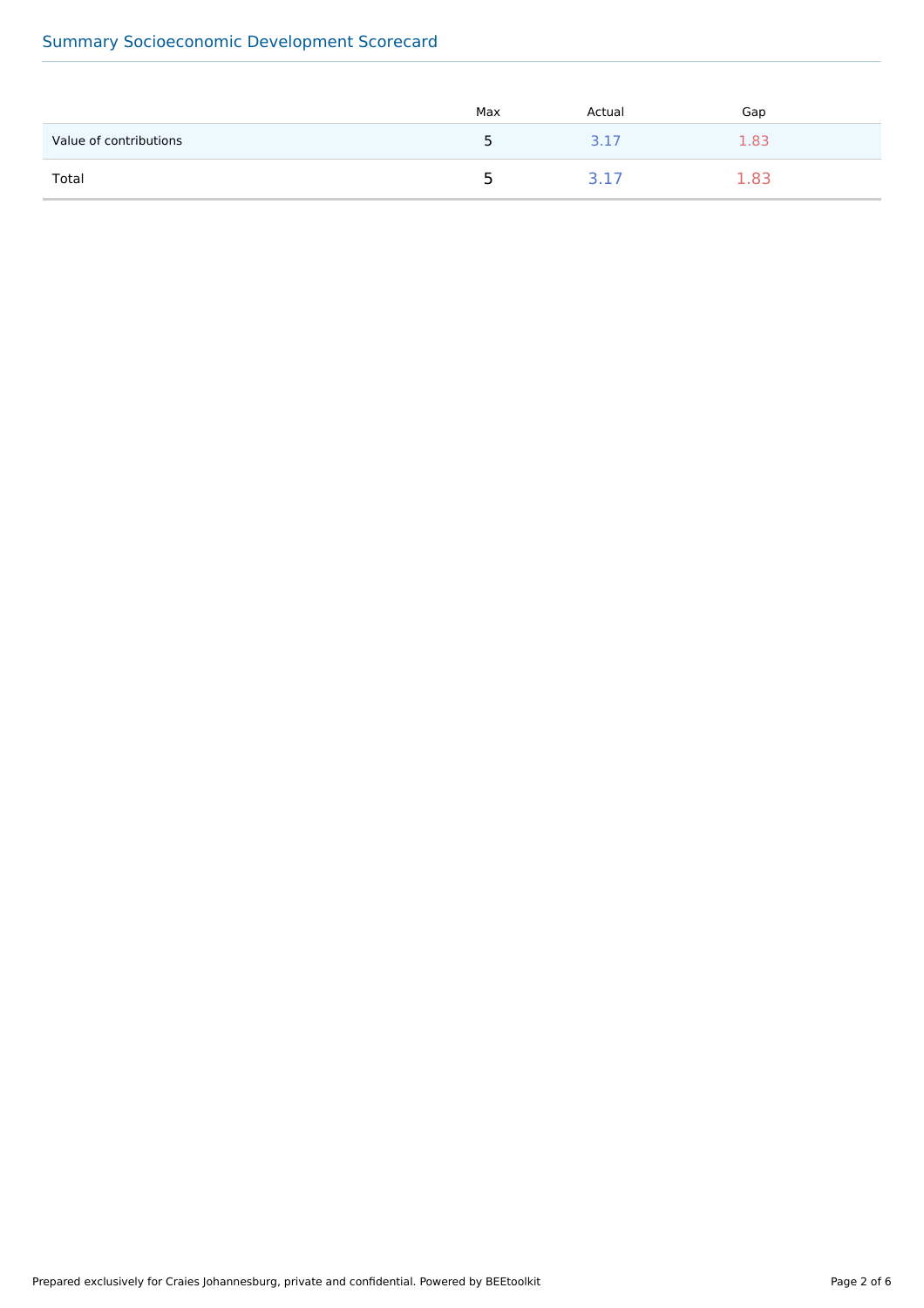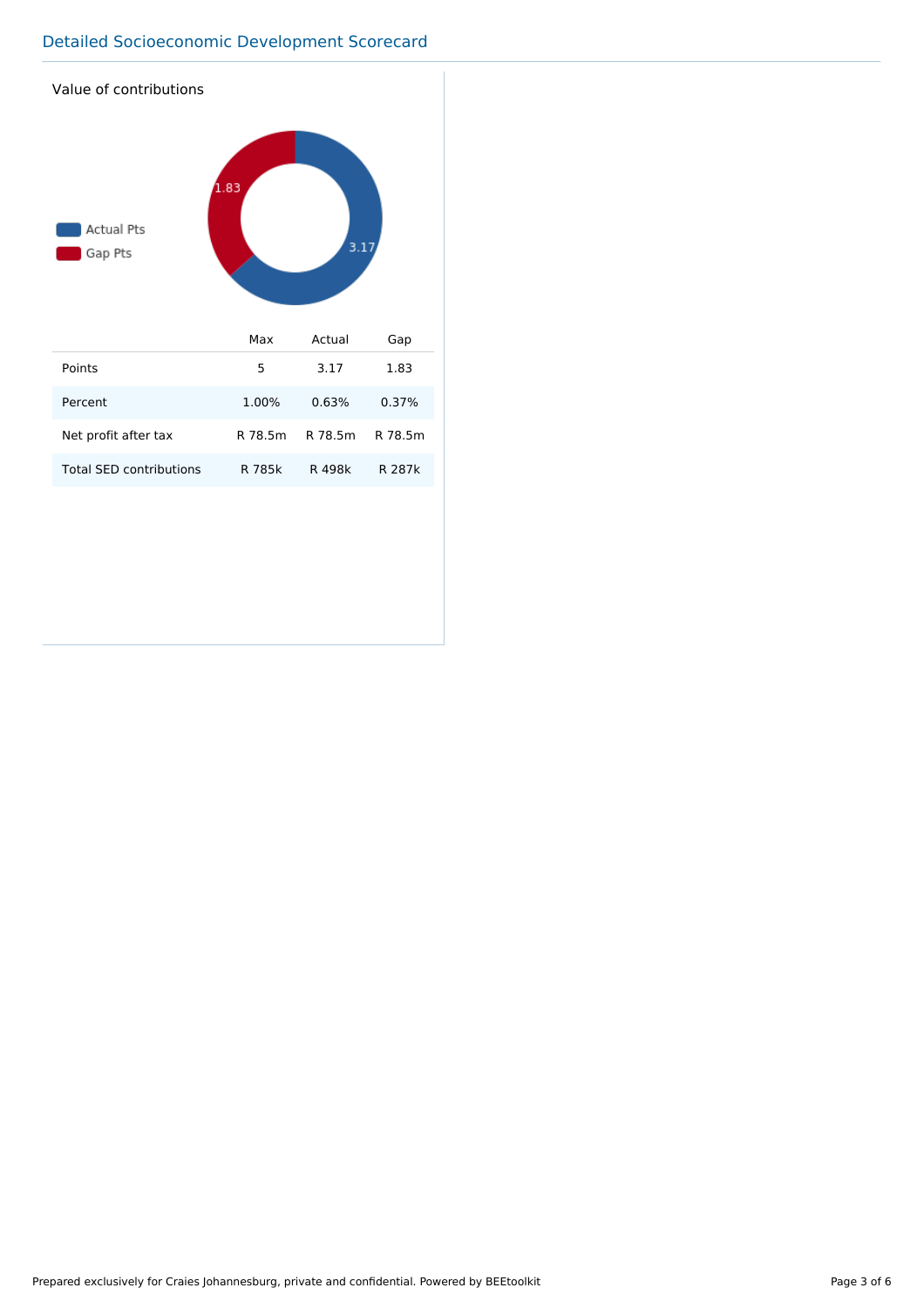# Detailed Gap Margin

|                        |       | Target                                                                |  | Actual |        | Gap |   |        |     |            |
|------------------------|-------|-----------------------------------------------------------------------|--|--------|--------|-----|---|--------|-----|------------|
|                        | %     | Amount Pts                                                            |  | %      | Amount | Pts | % | Amount | Pts | Gap Margin |
| Value of contributions | 1.00% | <b>R</b> 5.00 0.63% $\frac{R}{498k}$ 3.17 0.37% $\frac{R}{287k}$ 1.83 |  |        |        |     |   |        |     | $\bullet$  |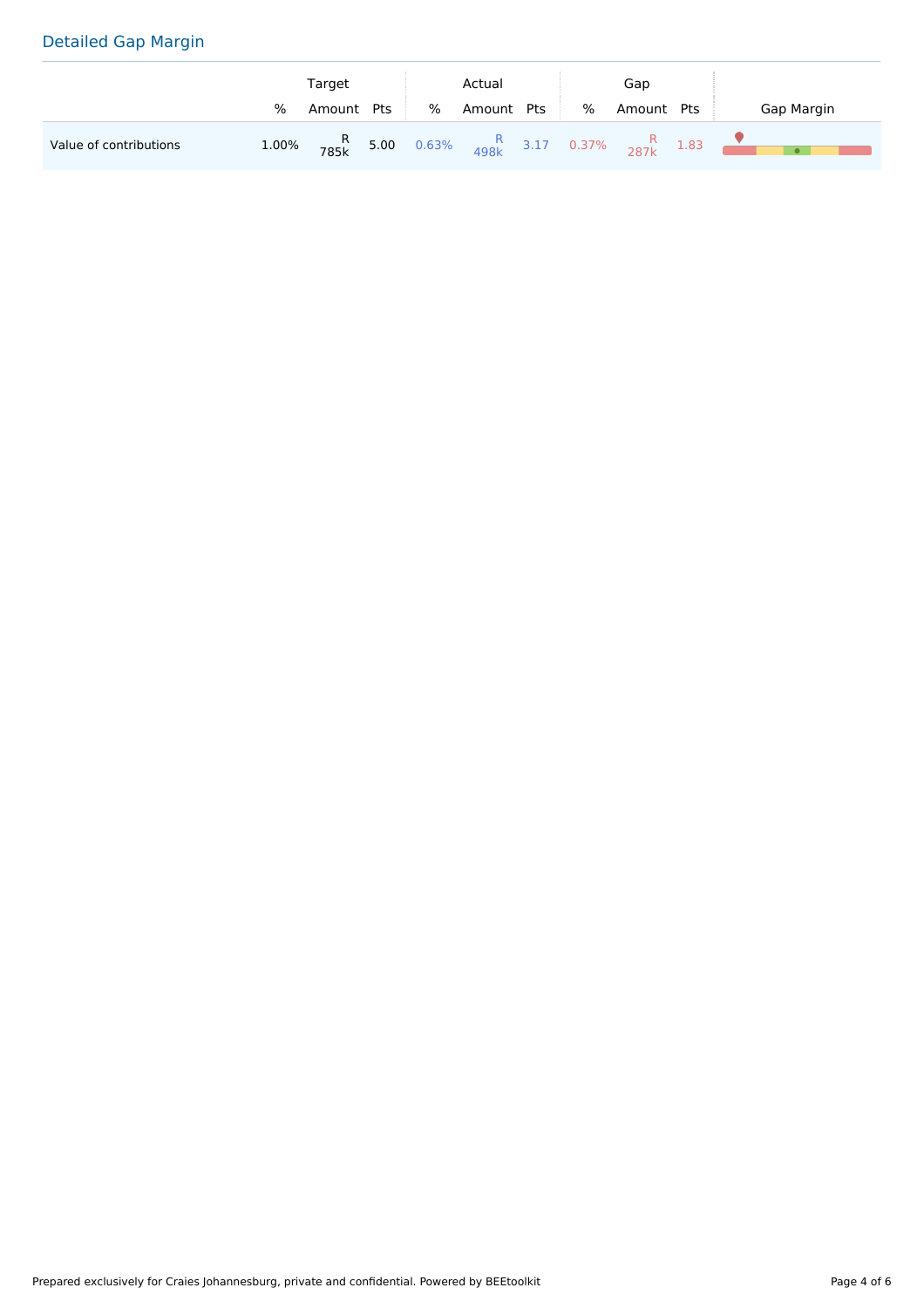Effective contributions: R 497,865.60